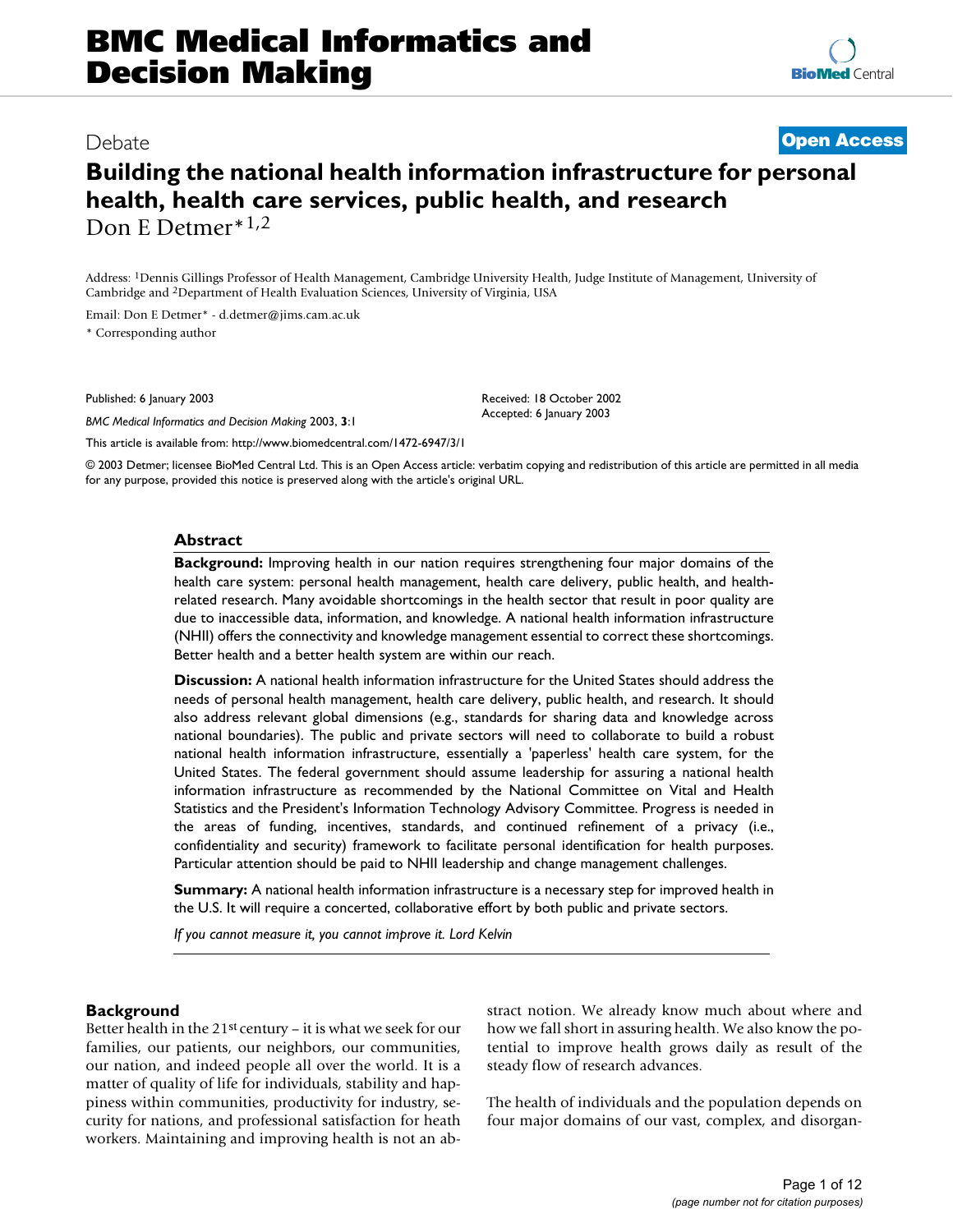ized health sector. To improve health, we must strengthen and integrate four cornerstones of our health system:

• *Personal health management*: citizens/patients equipped to manage their personal health

• *Health care delivery*: a health care delivery system that meets evidence-based expectations for safety, quality, cost, and access

• *Public health*: a public health system capable of monitoring, promoting, and protecting the health and safety of the total population and subpopulations, and

• *Research*: a biomedical, health services, and health policy research infrastructure robust enough to assure continued development of knowledge through primary discovery and in response to clinical and public health insights.

The health sector's most avoidable shortcomings can be linked to data, information, or knowledge that are inaccessible or demonstrate poor quality. Lost data, poor documentation, lack of access to available knowledge, and reliance on memory all impede the delivery of high quality health care services. [1,2] Public health agencies lack the ability to share critical information quickly and encounter substantial difficulties when attempting to pool existing data for analysis. [3,4] Advances in medical knowledge and treatment capabilities often take too many years to reach patients; many therapeutic interventions in use are not supported by evidence of effectiveness. [5,6] Practice patterns differ across institutions and regions, resulting in varying health outcomes and costs of care. [7] Patients trying to make informed health decisions often encounter conflicting information with varying degrees of quality. [8,9] And, care delivery is often extraordinarily wasteful of patients' time.

The health sector has begun to unleash the transformational power of information and communications technology (ICT). The field of *health informatics* focuses on using computers to improve health through management of the knowledge base and improved decision support. Bioinformatics (i.e., biology linked to computer science) enabled the success of the Human Genome Project and supports genomics, proteomics and correlations with phenotypic data, (e.g. personal disease and treatment data available from medical records). Information and communications technology is improving the ability of patients to manage their own health information and decisions and, on a limited but growing scale, improving communication between clinicians and patients. [10] Some health care delivery organizations have already succeeded in implementing an information infrastructure and have demonstrated that improved access to knowledge for clinicians improves the quality and/or safety and efficiency of health care services. [11–14]

Much more remains to be achieved and the benefits of ICT must be consistently applied across the health system through the development of a national health information infrastructure (NHII). A NHII is the means by which we can improve the quality of health data, information, and knowledge used to support decisions at all levels and in all domains of the health sector (i.e., personal health, health care delivery, public health, and research). A NHII will lead to essentially 'paperless' health care. While paper will still be used, the default system for communication and system memory will be computer-based and not paper-based. [15]

The connectivity and knowledge management capabilities provided by a NHII offer myriad ways of making progress toward better health. For example, a NHII can support sound decision making by clinicians and patients, flag health threats to localities, enable citizens to receive laboratory results promptly and reliably, allow clinicians to monitor disease and coach patients with chronic conditions between appointments, transform individual data elements into pools of anonymous data for research and public health needs, allow researchers from around the country to collaborate without leaving their labs, link a new medical advance to an individual patient, speed new useful knowledge to clinicians, and automate routine tasks so that chances of human error are greatly reduced. When successfully implemented, its impact on human health may rival or exceed that of sanitation, antibiotics, vaccines, and other major medical advances. Thus, a NHII is a necessary step for an improved health system and improved health of U.S. citizens in the 21st century. The NHII is not, however, a panacea and its development must be accompanied by parallel work to remedy the other impediments to optimal performance within the health sector such as needed redesign of care processes, care financing, reimbursement incentives that do not encourage undesired behaviors, and new skills needed by patients and the workforce. [2]

Using a framework based on the four major domains of personal health management, health care delivery, public health, and research, this article describes the ICT infrastructure that is needed to bring the health sector from a memory-based non-system to a computer-assisted integrated care system. It argues that investment in a NHII should be a high priority for both the public and private sectors and outlines first steps that will lead to creation of a robust NHII in the U.S.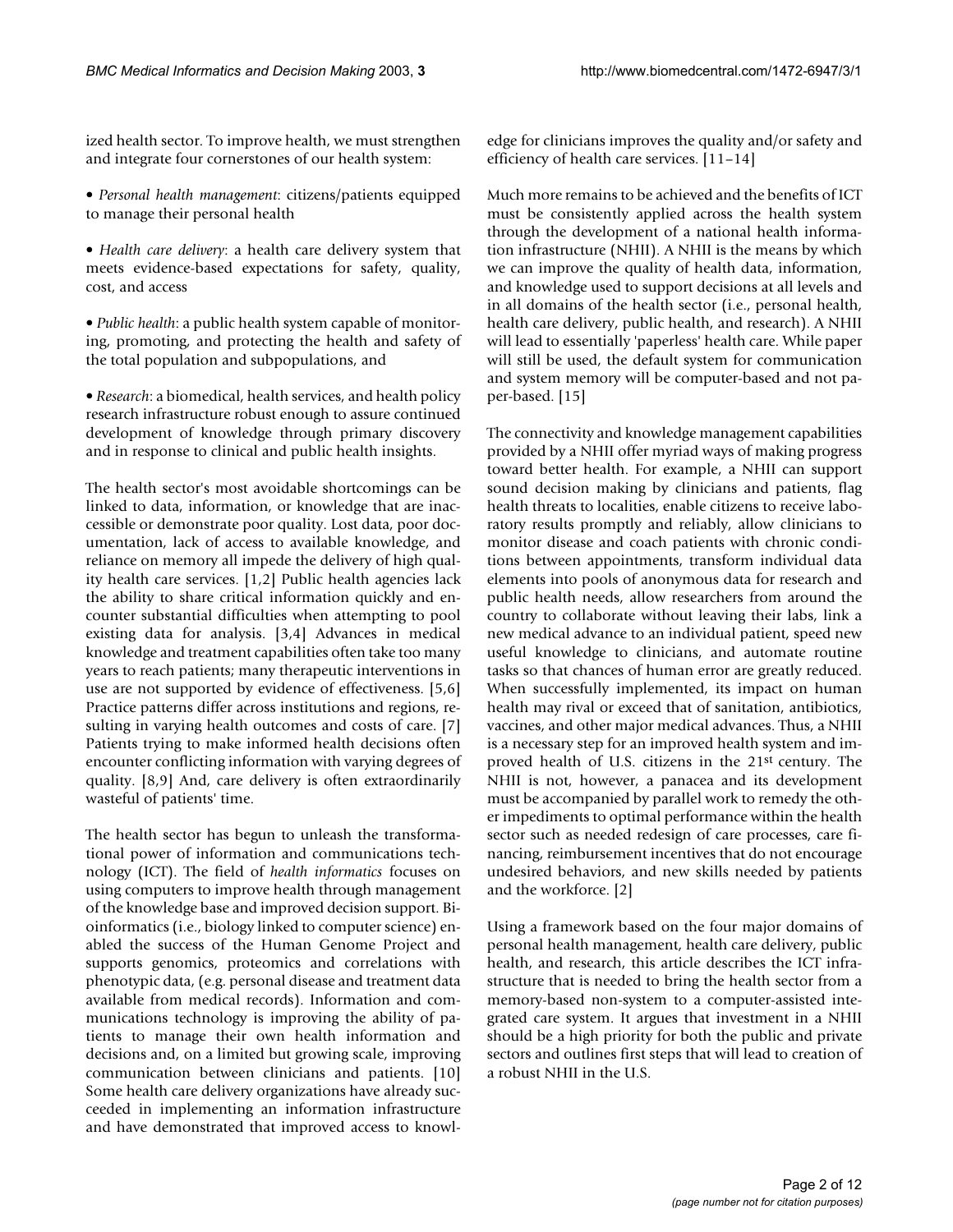### **Discussion** *Defining the NHII*

An information and communications infrastructure exists to connect users – to each other, to information, and to analytical tools – and to enable management and generation of knowledge. Connectivity is achieved through a combination of technology, standards for transmitting data, and agreed upon rules and processes. A NHII for the United States would connect the multitude of participants in the health sector who interact on a routine basis and provide the means for managing the massive volumes of health data, information, and knowledge that are increasing by the hour. When fully implemented, the NHII would also enable automation of routine tasks, simplification of complex tasks, democratization of functions, customization of services, management of the knowledge base, and greater collaboration across the domains of the health sector.

The concept of a NHII for the United States began to emerge about 15 years ago. The initial concept limited its scope to use by health professionals. A 1986 planning panel helping to develop a long-range plan for the National Library of Medicine (NLM) urged NLM to work towards "a national computer network for use by the entire biomedical community, both clinical and research professionals." [16] The 1991 Institute of Medicine (IOM) report on computer-based patient records included a vision of a "national health care information system" that would support data transfer for clinical purposes, reimbursement, and research, with appropriate confidentiality measures, and would bring knowledge resources to practitioners. Such an information system would "support the coordination and integration of health care services across settings and among providers of care."[17] During the past decade, individuals and groups within and outside government addressed the issue of a NHII for the United States. [4,18–26] These deliberations were informed by changes in the health sector, the dramatic advances in and widespread use of information technology, experiences gained by other industries and individual health organizations implementing information technology, and plans and development of health information infrastructures in other countries, especially Australia, Canada, and England. [27–30]

The National Committee on Vital and Health Statistics (NCVHS) articulated the current framework for the NHII in the U.S. in a report to the Secretary of Health and Human Services. [24] This framework is based on three interlocking dimensions that correspond to the domains of personal health, health care delivery, and public/population health. The NCVHS defined the NHII as

*the set of technologies, standards, applications, systems, values, and laws that support all facets of individual health, health care, and public health. The broad goal of the NHII is to deliver information to individuals - consumers, patients, and professionals – when and where they need it, so they can use this information to make informed decisions about health and health care.* [[24], p. 1]

Each component of the NHII provides analogous functions to its users – data capture, storage, communication, processing, and presentation of information – although not necessarily in the same way given their differing needs. Within the NHII, some data will be common to all three dimensions, some shared between two dimensions, and some unique to a particular dimension.

The *personal health* dimension includes a personal health record that is created and controlled by the individual or family, plus non-clinical information such as self-care trackers and directories of health care providers. The *health care delivery* dimension includes information such as provider notes, clinical orders, decision-support programs, digital prescribing programs, and practice guidelines. Both these dimensions contain information on individual patients such as health history, health insurance, and medication alerts. The personal health, health care provider, and *public health* dimensions can share tools to enable improved clinical management of populations of patients such as vital statistics, population health risks, and disease registries. All three dimensions will have access to community directories and survey data.

Discussion of the NHII in the U.S. has focused on the three domains of personal health, health care delivery, and public health. To achieve the full potential of the NHII, however, we must view it as a framework for supporting use of existing information and knowledge in decision-making and as a driver in the generation of new knowledge and improved system performance. The informatics and communications technology needs of all relevant stakeholders in the health sector – patients, citizens, practitioners, public health officials, managers, policymakers, and researchers – must be addressed in the NHII. If not, we risk losing the benefits of collaboration among the domains and we are unlikely to be prepared for emerging practices (e.g., personal genomics or so-called individualized' medicine) that stand at the nexus of research and clinical practice. Just as the distinctions among some basic sciences and clinical specialties have begun to blur, we can expect that there will be ever increasing interdependence among the various sets of users. Thus, in addition to supporting personal health, health care delivery, and public health, the NHII must include a robust research component. The President's Information Technology Advisory Committee (PITAC) supports this perspective; its report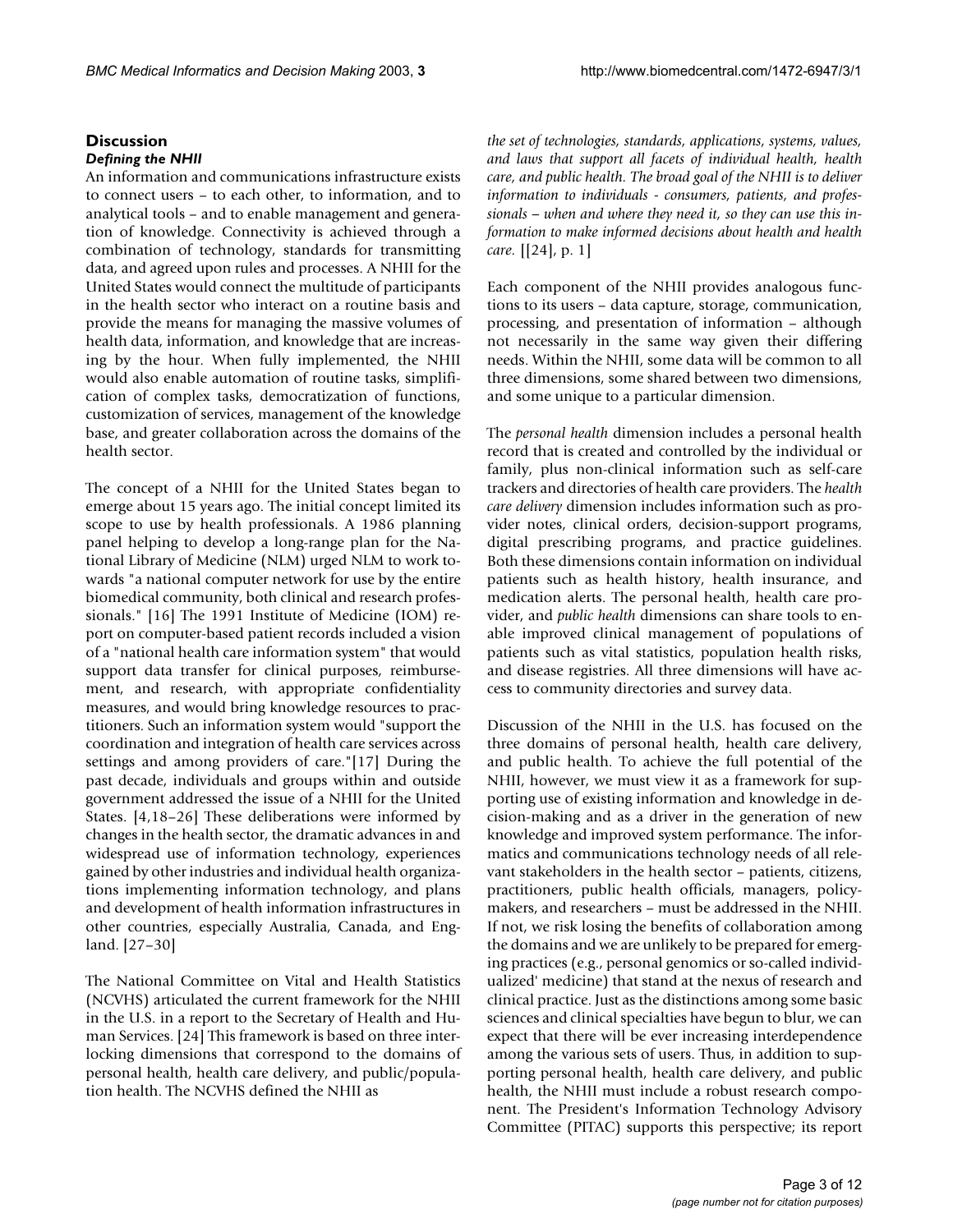strongly emphasizes meeting the information infrastructure needs of the medical research complex as well as the three other domains. [25]

Leveraging resources (particularly ideas, innovations, information, and knowledge) among these domains will enable stronger performance within each of them. Thus, there must be a technological architecture and a learning culture that promote easy communication among players, facile data sharing, and efficient knowledge diffusion. All the major components must be capable of functioning in such a way that they can inform one another to improve health care management and health status (e.g., system architecture and data standards must support communication and knowledge development across the domains). Support for education and a learning culture must be an integral part of the strategy. Efforts must be explicitly directed to support constructive change through improved communications and coordination.

In addition, NHII development in the U.S. has several global dimensions. First, there is significant potential to learn from those countries that are ahead of the U.S. in NHII planning and development. Second, data content and format standards must cross national boundaries. The international use of standards will facilitate global public health surveillance, enable clinical research across national boundaries, and allow comparisons of health system performance in different countries. Third, medical knowledge is one of the most important resources that the U.S. provides to other nations. Additional funding can assure that the already prodigious achievements of the NLM will guarantee global access to health-related literature in a variety of languages and cultural contexts. Progress towards establishing a globally shared vocabulary and reference architecture will be pivotal to this goal.

### *Why should the U.S. build a NHII?*

Some observers are wary of the significant hurdles to and substantial costs associated with building the NHII and do not support a large-scale effort to create a robust NHII. They may be inclined to rely on the existing information resources and allow the marketplace to fill gaps over time. Or, they may be concerned that such an approach would be too rigid and thwart desired innovation. Or, they are concerned that if successful it will be too insensitive to privacy considerations. These views are relevant but ultimately are shortsighted. Just as buildings and other forms of physical capital were essential to operating in previous centuries, an information infrastructure is an essential tool for any enterprise in the 21st century, particularly an information intensive industry such as health care. To bring the health sector into the knowledge age so that the full value of data, information, and knowledge is used in real time to support care delivery and other health goals,

an integrated infrastructure allowing interoperability and scalability is essential. Further, only an infrastructure that is well conceived, adequately funded, and effectively deployed and maintained can achieve the benefits while at the same time avoid more of the unavoidable limitations.

There are at least three reasons why the public and private sectors should collaborate to build a NHII in the U.S. First, a NHII is the only means by which we can possibly *manage the exponential growth* of health data, information, and knowledge. We are compiling more data about patients in order to care for their health needs as they live longer and experience more chronic illness, as diagnostic capabilities have improved and we conduct more tests, and as we broaden the kinds of data we collect (e.g., genomic, environmental exposures, alternative medications, and occupational experiences). Researchers similarly face larger and more complex data sets. For example, searching for new drugs through genomics and proteomics requires "the gathering and sifting of oceanic volumes of data about molecules and their reactions to one another." Vertex Pharmaceutical "simulates 47 billion reactions between drugs and proteins a day – nearly as many as the number of emails sent out in the world each week." [31]

Administrative information used in the health sector changes on a daily basis. Patients and clinicians must keep pace with an ever-changing set of reimbursement and other administrative rules. Health care organizations must track regulations and guidelines from a multitude of sources. Researchers face an evolving set of rules that regulate their research including their ability to access and sensitively deal with person-specific data.

The health care knowledge base is expanding and being refined continually, making it increasingly difficult for patients and health professionals in all domains to determine what constitutes the most reliable knowledge on which to base decisions. These decisions range from selecting treatments for individual patients, to determining clinical protocols for health delivery organizations, to choosing which procedures and pharmaceuticals will be covered by third-party payers, to planning clinical trials and to allocating public health resources. Access to current reliable knowledge is a key determinant in the behavior of patients and the performance of health care professionals, organizations, and the system as a whole.

The NHII will enable knowledge to be used more effectively within each of the four domains. For example, a recent study by the Dartmouth Center for Evaluative Clinical Sciences reinforces the need for stronger reliance on medical evidence in clinical practice and the financing of health care services. The study found that Medicare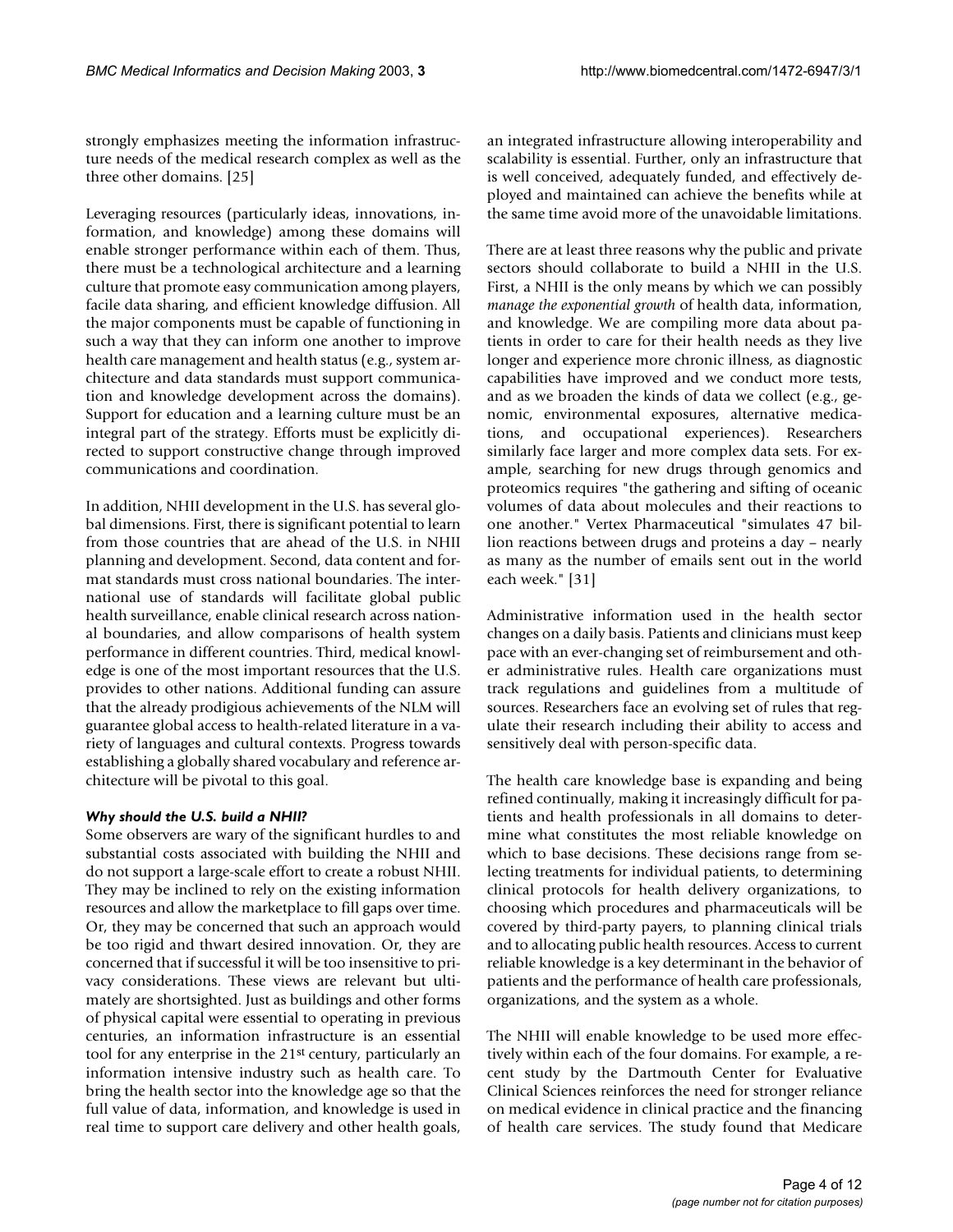spending per person varies more than twofold among regions of the country. These variations are not due solely to differences in health and do not result in more effective care or better health outcomes. Use of treatments that are supported by clinical evidence varies extensively among hospital referral regions. The researchers concluded that the wide variation in effective care use is due to "the lack of infrastructure to ensure compliance with well-accepted (evidence-based) standards of practice". [7] Eliminating regional disparities would yield an estimated \$40 billion that could be reallocated to provide needed benefits (e.g., prescription drugs) or to support the infrastructure needed to support evidence-based medicine.

This potential for improvement cannot be left to chance. For knowledge to have maximum impact on the health of patients, it must be organized, accessible, and integrated into the workflow of clinicians. Robust decision support systems are a pivotal tool for moving knowledge into routine practice and an important component of a NHII.

Second, the NHII will *enable data, information, and knowledge to be shared* across domains on a right-to-know and need-to-know basis. Health care delivery data already routinely supports health services research, but often requires cumbersome, inefficient, and costly data manipulation to do so. Reduced research costs and turnaround times will likely result from greater data standardization.

Data from personal records can answer public health questions. For instance, the Real-time Outbreak and Disease Surveillance System (RODS), developed at the University of Pittsburgh, is a functioning prototype of how real-time clinical data from emergency departments within a geographic region can be integrated to provide an instantaneous picture of symptom patterns and early detection of epidemic events. [32] Moreover, public health/population data are needed to improve clinical delivery systems. For example, one typically would consider evaluating the quality of patient care for diabetics by studying the records of those receiving care. However, it is equally and possibly more important to know the predicted prevalence of diabetes in a community with a given set of demographics since these data reveal how the number of diabetics being treated compares with those within the general population who are not receiving care.

Third, a basic technological platform is needed to *assure that the benefits of ICT diffuse to all health care organizations*. The current information infrastructure is incomplete, unevenly developed, and not designed to achieve synergies across the domains of the health sector. Within the clinical domain, the level of diffusion and effective use varies widely. Although an increasing number of institutions rely on an information infrastructure to practice evidencebased medicine and to refine continually the base of medical knowledge, other organizations do not yet use electronic mail routinely. In some cases, individual units within health care organizations are successfully using information technology, but the enterprise as a whole lags behind.

The research domain has specific needs for high performance computing. In time, high-performance computers almost certainly will analyze clinical care patterns within large clinical databases and determine the most crucial factors of organization of care for optimal disease management. Outcomes of such research should lead to the creation of highly robust navigation care maps for clinical decision-support embedded within computer-based patient records. [9]

Personal genomics – the analysis of the gene maps of individuals "to diagnose risks and states of illness and to plan therapy" – is already in limited use. [33] For such work to reach its zenith, researchers need large datasets (phenotypic data) that comprise histories of health and illness that can be linked to emerging knowledge about the molecular underpinnings of disease. To meet these and other research challenges, there is a need for intensive computing capability; tools to sort, organize, and display the vast amount of data in an integrated way; new algorithms to reconcile various vocabularies; and a robust communications infrastructure to allow colleagues to exchange information and to access the same databases (e.g., bandwidth requirements for biomedical research applications often exceed current availability). Further, research in the post-genomic era will depend on availability of scientists trained to "bridge the gap" between information technology, engineering, and molecular biology. [34]

Today, public health officials often have limited electronic communication capacity, data systems, and other informatics tools. [3] Recent bioterrorism threats have highlighted the need for a robust, well-conceived, state-of-the art technology, information and communications infrastructure to support bio-defense response and preparedness. [35] Yet even without these threats, public health professionals would benefit from ICT resources that enable them to integrate data, produce high quality community-level data, identify significant health trends in real time, display geographic information graphically, and support participation and collaboration at the community level in health promotion. [35–37]

Personal health management is the youngest of the four domains and is the least developed in terms of an information infrastructure. It will ultimately depend on patient and citizen access to ICT, health care professionals willing to interact with patients in new ways, education for both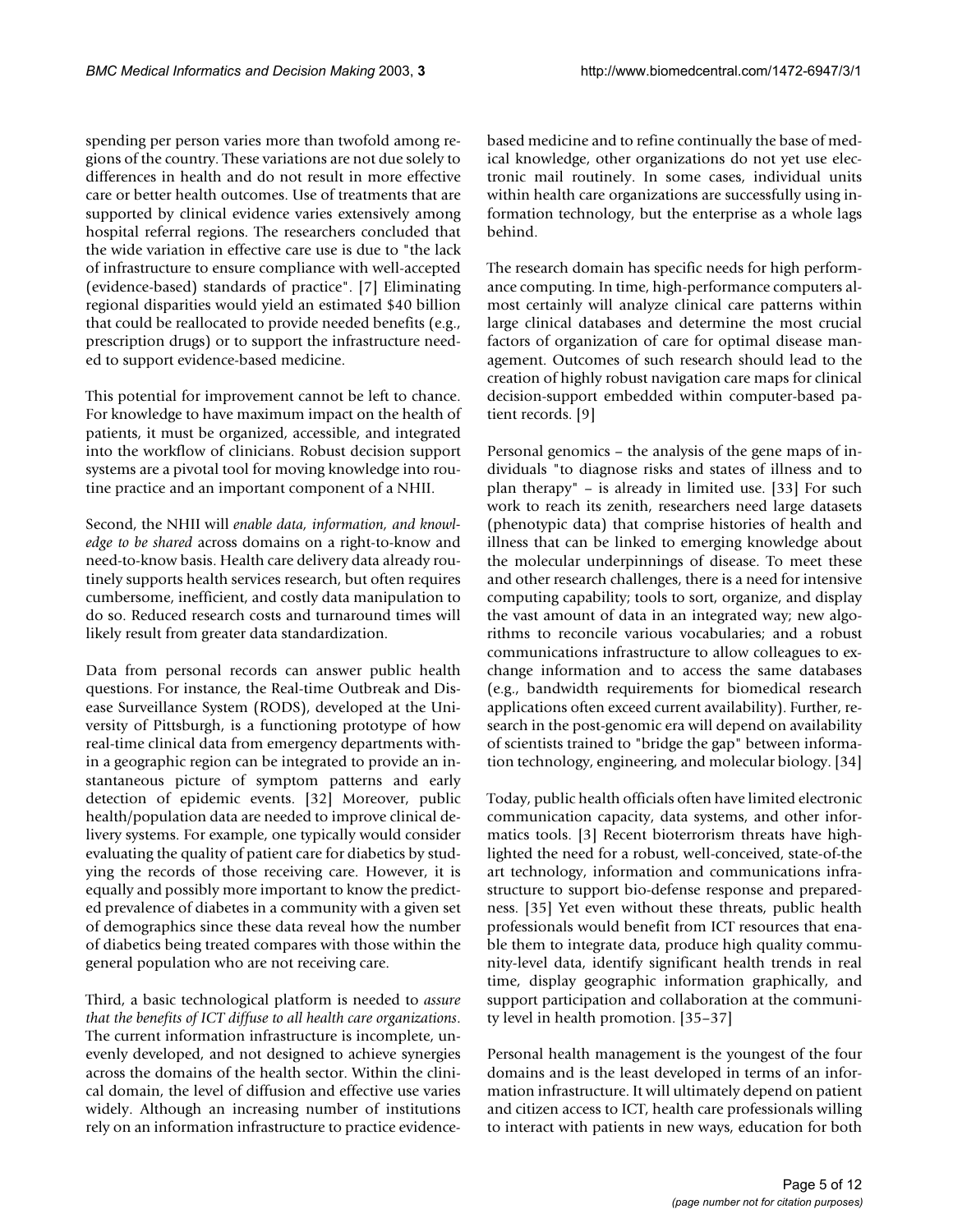patients and professionals, and a supportive environment. Successful developers in this area have begun to demonstrate that while many patients will access non-interactive websites only infrequently ("clicks" alone), they are quite enthusiastic about securing well designed personal health management services that link them to their providers ("clicks and mortar"). [38,39] In addition to emailing their providers for the answers to questions, additional services include automated prescription refills, results reporting, appointment scheduling, and support relating to administrative questions. A range of relevant questions needs to be addressed before this field matures fully but one can predict that this domain will eventually emerge as a central dimension of a 'patient-centered' care system.

## *Who should build the NHII?*

The NHII should be built through a combination of public and private effort and investment. The federal government must assure that the backbone of the NHII (i.e., standards, laws, and a communications network) is developed with appropriate participation by the private sector and that mechanisms and funding are in place to manage its content (i.e., data and knowledge) over time. Private sector organizations, localities, and states must provide input to NHII planning and assure that they have the information and communications systems (i.e., equipment and applications) and skills to use the NHII backbone to access public information and knowledge resources, manage their own data, and contribute data to public health and research databases. Individuals and organizations in both sectors must attend to the significant change management challenges that will arise as the NHII evolves and offers opportunities to transform health care delivery in the United States. Hence, leadership and change management must be an incorporated into all NHII planning and implementation.

As a first step, the federal government must assume explicit leadership and responsibility for NHII development. There are three reasons why the federal government must take the lead on NHII development. First, the NHII is a public good and its benefits will accrue to many parties and across generations rather than solely to those who invest in it. This is why other governments around the world are investing in a NHII for their nations. In the United States, public health and research have long received federal investment because of the public goods they produce. Similarly, the federal government played a pivotal role in the building both the interstate highway system and the Internet.

Second, the federal government has a substantial stake in all of the domains to be supported by the NHII. For example, the current investment of tax dollars in the Medicare

program alone is a huge expenditure that will clearly be a major beneficiary of NHII development. The sooner a robust NHII is in place, the sooner a more sensible allocation of scarce resources can be realized and high administrative costs can be shrunk. Moreover, bioterrorism concerns have reinforced the need for a robust public health ICT infrastructure.

Third, experience teaches us that the private sector does not have sufficiently centralized power or the resources to lead an integrated NHII effort. Today, most health care organizations are struggling to meet basic budget requirements and have a limited capacity to invest in information technology. As a result their ITC investments tend to be highly focused on meeting internal demands and not system-wide connectivity. Despite considerable efforts by many talented and dedicated individuals, progress on cross cutting information technology issues in the health sector has been slow. Implementing the standards setting components of the Health Insurance Portability and Accountability Act (HIPPA) is an acknowledgement of the challenges associated with setting standards. Only the federal government has the resources to lead NHII development. It is well positioned to lead an integrated planning and implementation effort, allocate sufficient resources, create appropriate incentives, and address longstanding barriers. It can develop the nationally coordinated approach to mobilize the public and private sector to foster best practices for safety, efficiency, effectiveness, timeliness, equitable, and patient-centered care.

A series of publications have advocated the need for a serious national initiative. In November 2000, a leader of the medical informatics community called for "strategic, cross-agency leadership in IT" within the Department of Health and Human Services (DHHS). [40] The National Research Council reached a similar conclusion in *Networking Health* when it called on DHHS to "more aggressively address the broad set of policy issues that influence the development, deployment, and adoption of Internetbased applications in the health sector." [[23], p. 264] Two reports on the NHII – *Information for Health* by the National Committee on Vital and Health Statistics (NCVHS) and *Transforming Health Care through Information Technology* by the President's Information Technology Advisory Committee (PITAC) Panel on Health – specifically call for the federal government to lead a national effort to build the NHII. [24,25] Most recently, an IOM report on building blocks for health system change noted that "federal leadership will be needed to move forward" in many areas of NHII development. [[15], p. 60]

The NCVHS called for "a new senior position" within DHHS with the "resources and mandate to coordinate all efforts for the NHII, internally and externally and in both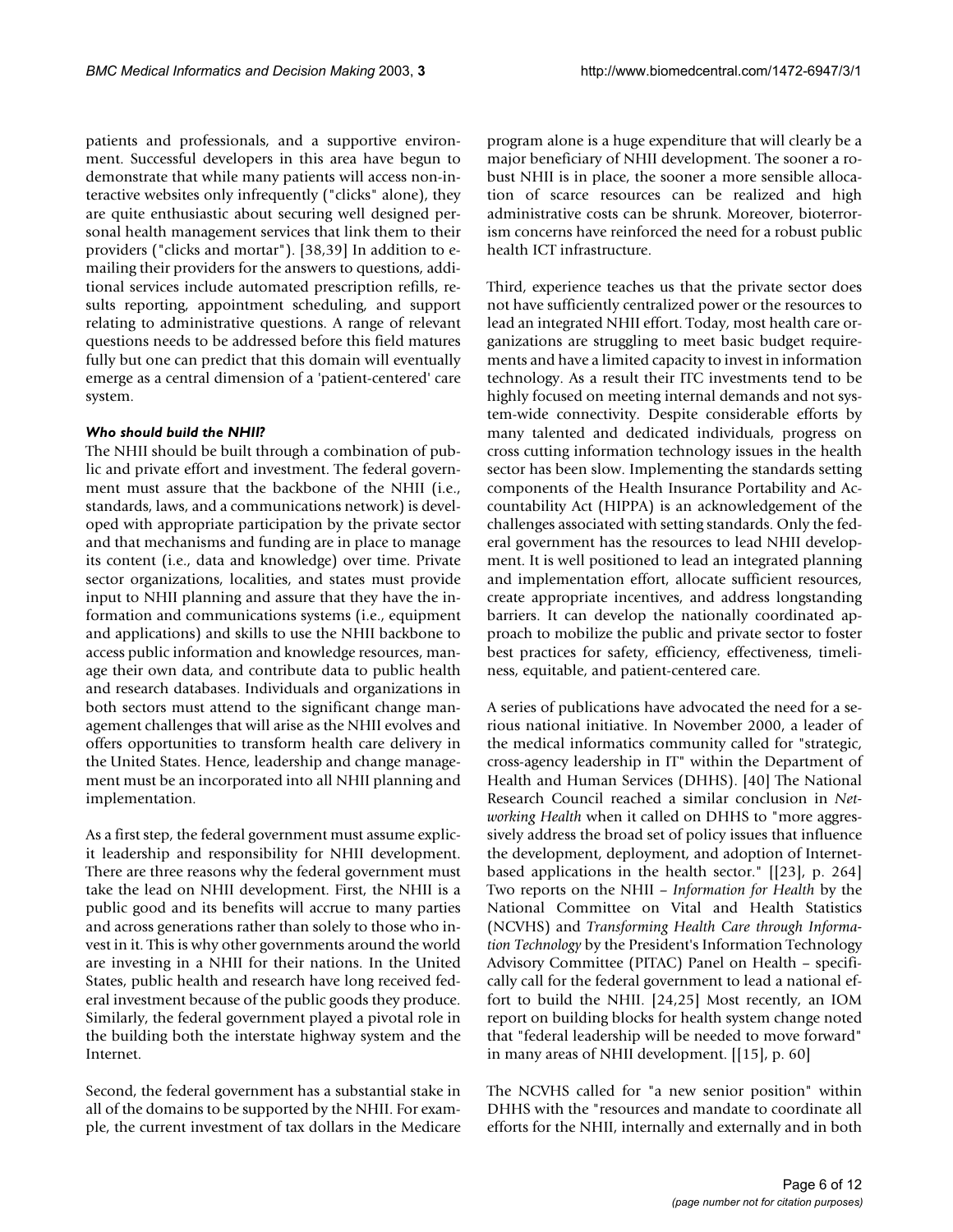public and private sectors." [[26], pp. 3–4] The vision is much like the High Performance Computer Center, a virtual agency of the mid-1990s. The goal is not to run the development but have sufficient budget and authority to assure that key pieces are built and interact appropriately. Recently, one well-qualified person has been reassigned to this agenda in the office of Secretary of DHHS. The relatively new Consolidated Health Informatics Initiative (CHI) is striving to utilize common standards across health-related agencies such as DHHS, the Veterans Administration, and the Food and Drug Administration. While these are steps in the right direction, substantial staff support and a dedicated budget are needed to demonstrate meaningful commitment from DHHS and assure needed progress.

Much of the experience of and knowledge on implementing ICT in health organizations resides in the private sector. There must be active participation from throughout the private sector at all stages of NHII planning and implementation. The NCVHS report on NHII development calls for action by a wide range of stakeholders, including state and local governments, health care provider organizations, health care provider membership and trade organizations, health care plans and purchasers, standards development organizations, the information technology industry, consumer and patient advocacy groups, community organizations, and academic and research organizations. [24] This participation may take the form of responsibility for providing input to or developing key sections of the NHII plan or building certain NHII components on behalf of the government.

Several recent initiatives demonstrate the private sector's growing interest in the NHII. In May 2001, the e-Health Initiative (eHI), a consortium of 100 health care organizations, was launched. [41] Its goals include laying the foundation for "an interconnected, electronic health information infrastructure by promoting the adoption of clinical data standards and interoperability." [41] One of eHI's current efforts focuses on accelerating adoption of electronic prescribing in the ambulatory care environment.

In June 2002, the Markle Foundation, a private not-forprofit philanthropy that seeks to advance ICT, launched a public-private collaborative, "Connecting for Health," to "catalyze specific actions on a national basis that will rapidly clear the way for an interconnected, electronic national health information infrastructure."[42] The collaborative focuses on three key areas: accelerating adoption of national clinical data standards, identifying practical strategies that will ensure secure transmission of medical information, and working to understand consumer needs and expectations for an interconnected

health information system. Also in June 2002, the American Hospital Association along with 29 other organizations announced the creation of the National Alliance for Health Information Technology (NAHIT) to "improve quality and performance through standards-based information systems." [43] The NAHIT will create and implement distinct projects that will contribute to the development of a viable health information infrastructure. It has begun its work by focusing on standardized bar codes on products used by health care organizations.

In October 2002, the Healthcare Information and Management Systems Society (HIMSS) announced creation of a NHII Task Force. [44] This task force also seeks to help the health care industry build a NHII and will begin its work with an inventory of existing technologies and practices in health care. These groups should help assure private sector partnership among key players in order to relate constructively with the government. Given the magnitude of effort and resource required to implement a NHII, all of these initiatives will be beneficial if they can coordinate their activities to give sufficient attention to relevant dimensions while minimizing duplication of effort.

At the organizational level, individual health organizations and professionals must implement robust institutional information systems that connect to the NHII. This will require leadership, time, and financial investment as organizations grapple with the cultural, behavioral, organizational, and technical challenges of implementing or enhancing information technology within their institutions. The change management challenge for organizations and individual professionals should not be underestimated. Organizations that involve their staff in ICT planning, fully consider operational implications of ICT developments, acknowledge and address outdated organizational habits and structures that impeded ICT implementation, and provide adequate support during transitional periods will be more likely to reap the benefits of ICT systems. Health care organizations will be well served if they collaborate with vendors to design and implement information and knowledge management systems that meet the needs of patients, clinicians, public health professionals, and researchers. Vendors face the particular challenge of improving the interoperability and performance of health information systems. [45,46]

### *Key NHII enablers*

The U.S. health care sector is an information intensive industry that is under-invested in ICT. [47,48] Although there are signs that investment is increasing, wider diffusion of ICT in the health sector must be assured as part of NHII development. [26] Lack of ICT investment by health care organizations is due to a diverse set of technological,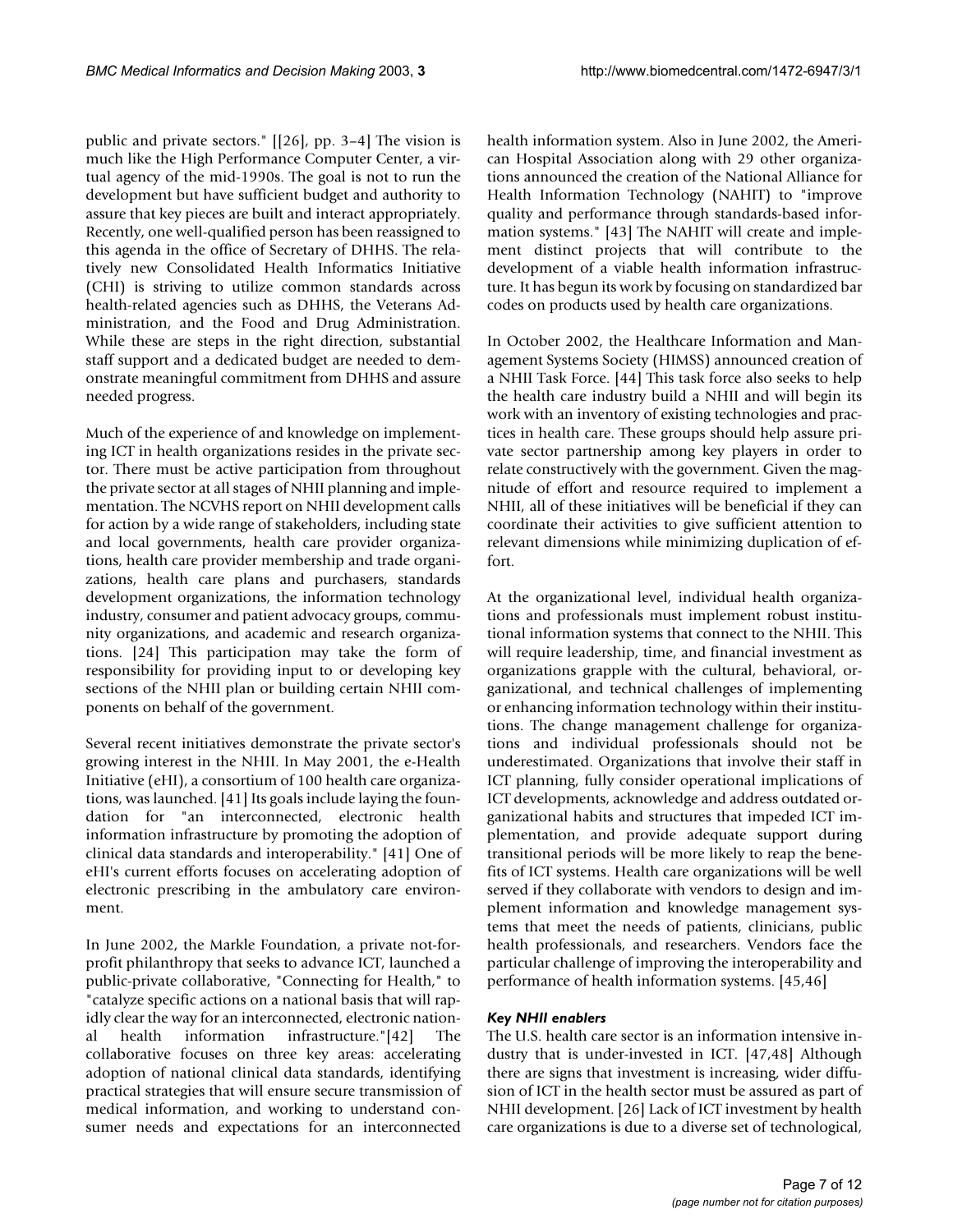financial, legal, cultural, personnel, and leadership issues. [17,25,26,45,46] Work on four areas in particular – incentives, standards, a privacy (i.e., confidentiality and security) framework, and funding – will help to convert these impediments into enablers of the NHII.

#### *Incentives*

In the clinical domain, limiting investment in ICT has been a rational choice for health care organizations. Reimbursement mechanisms and consumer demand have not created a strong enough incentive for health organizations to bear the financial costs and confront the non-financial obstacles to ITC implementation. Under fee for service, reimbursement typically rewards production volume rather than quality or outcomes. In some instances, the benefits of ICT or other quality enhancing practices contribute to lower costs of care, better patient outcomes, and higher patient satisfaction but cause health care organizations to lose disproportionate revenue because they reduce office visits. Patient demand is often inhibited by choices available through their insurance. Even when patients are aware of organizations that offer high quality care, they cannot always choose that health care provider, thereby eliminating a potential way to reward institutions for investing in and using ICT as a means of improving their performance. Under capitation, ICT is a potential source of cost reductions, but health care delivery organizations must grapple with the substantial capital requirements associated with ICT systems and determine if the potential savings outweigh known costs.

It is essential that that the health sector resolve the issue of disincentives created by current reimbursement mechanisms. Private sector employers, third-party payers, consumer organizations, and the government must create an environment for the delivery of health care services that is driven by quality and based on evidence. Health care professionals and organizations need to be compensated for managing the health of their patients or achieving desired outcomes rather than simply delivering services. For example, the costs of capturing and managing patient data at the individual level for personal health management, institutional level for patient care, and at the regional and national levels for public health and research must be recognized as part of the cost of health care. [17,46,49] These data are essential for improved quality within the health system. Further, the potential savings associated with implementing cost-effective best practices is significant and could be used to offset the costs of pursuing best information practices by health care organizations. [7]

Issues surrounding who will pay for the systems to support self-care must be addressed. These systems may well help to lower the costs of managing chronic illness, but patients may not be willing or able to pay to acquire needed equipment. Long-standing questions about the reimbursement of telemedicine services appear to be slowly resolving themselves along with the questions around electronic consultations. Will we reward effective and efficient service by paying physicians for answering electronic mail that eliminates the need for an office visit? We should. In the meantime, efforts such as those of the Leapfrog Group, which urges businesses to base the purchase of health care on principles that encourage patient safety measures (e.g., computer physician order entry), should be expanded. [50]. In short, if health care providers are rewarded for safety and quality results, they are more likely to invest in ICT.

#### *Standards*

Standards are the backbone of technological progress. They enable parts to fit together, assure consistency over time, and facilitate communication. Standards are "prerequisites to the joining of information from many separate computer sources to produce a whole that is greater than the sum of its parts."[51] They are the means by which we can be assured in consistency of meaning across settings and over time. [52] They are means by which we are able to combine data from different sources and thereby generate value from raw data through analysis. They are also means by which other industries have fostered innovation and efficiency (e.g., VISA/MasterCard, ATM networks, cell phones, bar codes on consumer packaged goods). [43] Until the health sector develops and implements a comprehensive set of standards there will not be a NHII.

The many years of health care standards setting activities are yielding noticeable benefits, particularly in the area of messaging standards. [51] Health Level 7 (HL7) has become the accepted standard for communicating clinical data; it is supported by every major medical informatics system vendor in the U.S. and is used for communication among clinical systems in large hospitals and group practices across the U.S. and elsewhere. The American National Standards Institute Accredited Standards Committee X12N standard has been selected as the standard for electronic exchange of administrative and financial health care transactions (excluding retail pharmacy transactions) in compliance with the Health Insurance Portability and Accountability Act of 1996. [53]

Despite progress on this front, much work remains to be done. Sentara Health Care in Norfolk, Virginia calculated that it spends over \$600,000 annually in resources to integrate 40 systems from various vendors. [54] An estimated 60 percent of these resources are dedicated to massaging data when moving from one system to another. These costs arise in part because health care data standards are not as precise as those in other industries and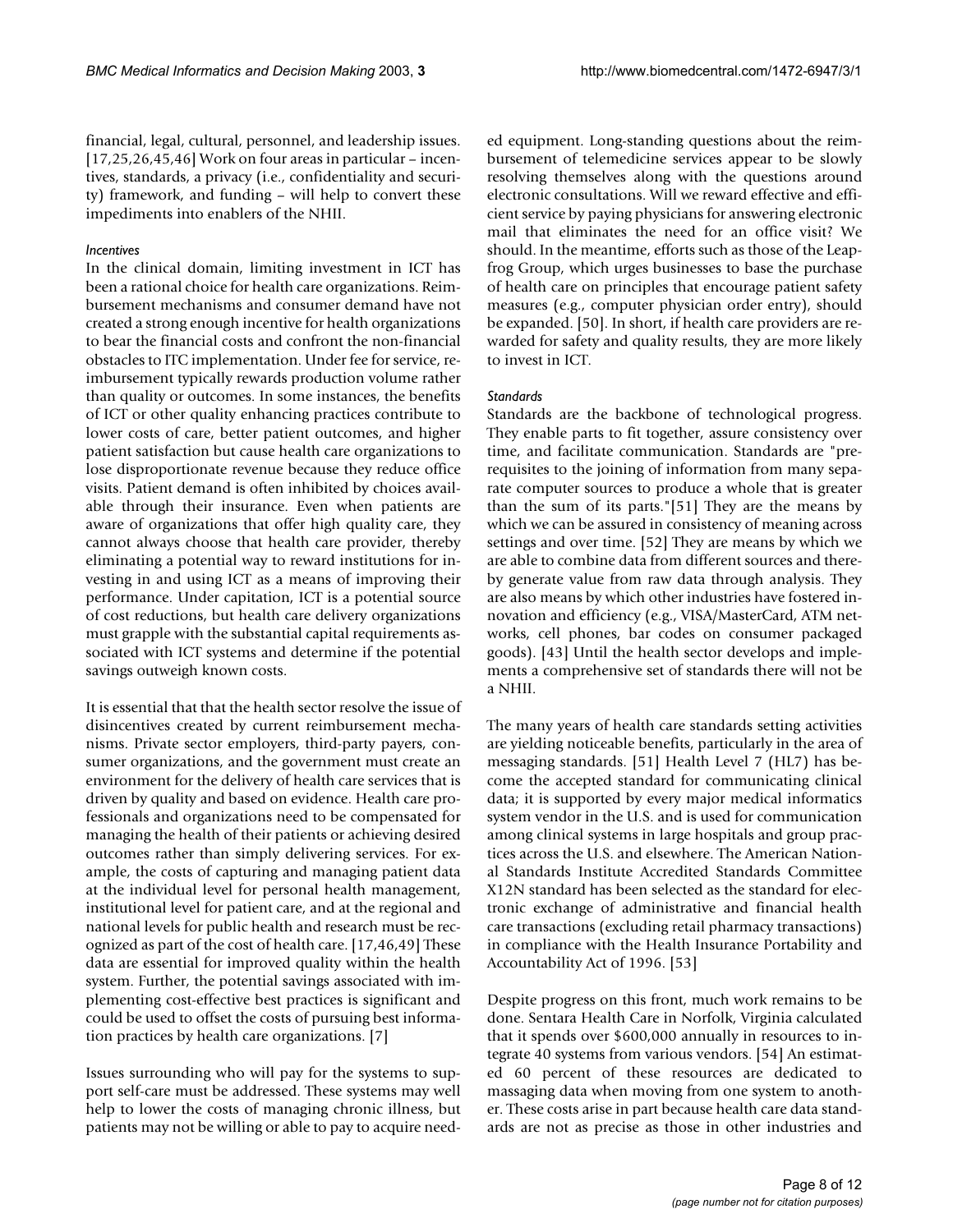allow flexibility among health care organizations implementing the "standards."

Further, standards for clinical vocabulary do not show as much progress as messaging standards. Although standards development activities are primarily in the private domain, the federal government can adopt standards and support the development of new standards. For example, the federal government can speed the use of standard clinical vocabulary in electronic health data in the U.S. by

- identifying the specific sets of non-overlapping clinical vocabularies that federal agencies will use and then announce that they will use them
- funding ongoing maintenance and improvement of these vocabularies

• supporting no-cost dissemination of these vocabularies to all U.S. institutions and organizations that create and exchange health data and to all nations willing to work on the exchange of health data for public health purposes

- developing robust mappings between these clinical vocabularies and the HIPAA standard administrative code sets, and
- helping identify additional domains in which standards are needed.

Many federal agencies and private entities will participate in the ongoing improvement of clinical vocabularies and mappings, but a single federal agency should be given the authority and an adequate budget to support the ongoing maintenance of these vocabularies and related research, development, and demonstration projects. This will ensure the coordination needed to prevent duplication and overlap among the set of standard clinical vocabularies. The value of this strategy has already been demonstrated with the development of the LOINC (Logical Observations: Identifiers, Names, Codes) coding system for electronic exchange of laboratory test results and other observations. LOINC development involved a public-private partnership comprised of the several federal agencies, academia, and the vendor community. This model can be applied to other standards setting domains.

The National Library of Medicine (NLM) has the perspective and experience to effectively fill this coordination role. By virtue of its mission, NLM routinely works across the disciplines and domains of health care. NLM successfully developed the Unified Medical Language System (UMLS) to enhance literature retrieval and led the partnership that developed LOINC. Further, NLM with others is working to bring coding systems into the public domain

(e.g., SNOMED-CT, Systematized Nomenclature of Medicine – Clinical Terms).

Creating good standards is both a science and an art form. It requires an admixture of thought and practice to refine standards to the stage where they need to be generally adopted. Since practice and technology remain moving targets, the work is never done. Having said this, health care faces a backlog of standard development work and the issue we should face in five years should be quite different from what we face now if we can build on HL7, the Markle Foundation's Connecting for Health initiative, the work of the NAHIT, e-Health Initiative, the HIMSS NHII Task Force, and others to generate greater national and international collaboration among governments and vendors. The early work of the Markle Communications for Health group has revealed a need for standards in the following areas: reference information models (RIM), data types, terminology, clinical documents, clinical templates, data interchange, implementation manuals, rules, tool sets, terminology services, security, identifiers, and guidelines. Further, SNOMED-CT, a standard whose content is essential to the NHII, either needs to be brought into the system or a separate clinical vocabulary must be developed independently and without delay.

There are nearly 100 standards setting activities underway in health care today. [43] The addition of new collaborative organizations and greater involvement by the federal government should provide the needed leverage to make dramatic progress on standards in the next two years. How to assure that the alliances, budgets, and government come together to serve the greatest good is the challenge. In the meantime, vendors must incorporate existing standards into their systems and health care organizations should only purchase systems that use current standards. This will require that health care organizations track and participate in these important developments.

### *Privacy (confidentiality and security) framework*

The debate over how to establish an appropriate privacy framework for this country has been long, heated, and inadequately focused. [55] Unfortunately, the issue has been framed overwhelmingly as a human rights issue rather than one of both human health and rights. While millions of Europeans now use a 'smart card' for personal authentication for health care and have unique personal identifiers as a matter of national policy, America is at risk of being unable to take this essential step. Further, much of the public policy created over the past decade has been informed by limited research on how individuals relate to informed consent for use of their data, past tissue samples, etc. Much of the data that has influenced policy has been generated through general public polls and surveys generated primarily by narrowly focused privacy advo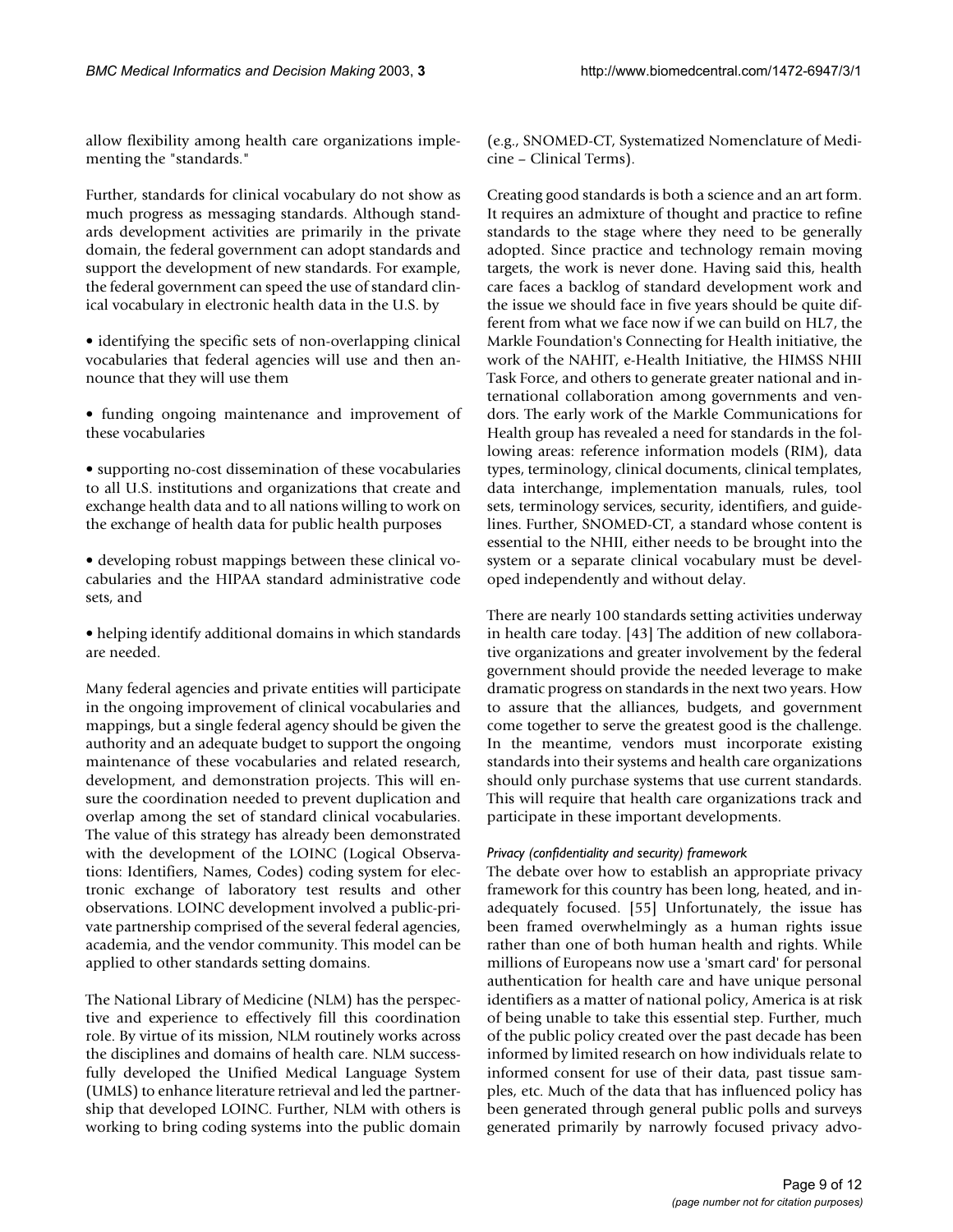cates rather than through studies of actual circumstances relating to care delivery and research itself. Growing experience with e-health and computer-based personal records around the nation and other nations shows that the great majority of patients are more interested in engaging with their clinicians, getting laboratory results, and scheduling clinic visits over the Internet today than foregoing care or such communications for the sake of potential risks to personal privacy. Patients who are extremely fearful about the security of their personal data will most likely remain a particular challenge since going forward absolute security cannot be guaranteed and is far from guaranteed in current care settings.

The Health Insurance Portability and Accountability Act of 1996 (HIPAA) raised the bar for protection of individually identifiable health data and rightly so. This is a major achievement and it should help a great deal. Nonetheless, the recently released final modifications to the Standards for Privacy of Individually Identifiable Health Information (i.e., the Privacy Rule mandated by HIPAA) have not ended the debate on how to achieve an appropriate balance between privacy protection and legitimate use of health data to strengthen either personal care or the health system as a whole. [56–59] Thus, implementation of the current regulations is certain to be accompanied by continued debate between the human rights and human health perspectives of privacy.

A well-balanced research program is needed to examine carefully all dimensions of protection and use of person specific data. The evaluation of this complex topic should include demonstration projects to explore all aspects of privacy protection and legitimate access to data, particularly at the front line of patient care in office, clinic, and hospital settings. For example, research is needed that shows how crucial access to person-specific data is for progress in human health in an era of genomics and bioterrorism.

Finally, consideration should be given to establishing a voluntary organization, akin to the National Association for Biomedical Research (NABR), to advocate for continued responsible access to personal health data. NABR has been essential to assure that animals used in research are treated humanely while also advocating successfully for their use for legitimate biomedical research. Similar responsible advocacy for access to human health data may well be needed if data are to remain available for bioinformatics, health services and health policy purposes. This advocacy in the cause of human health will almost certainly be needed to counterbalance the continued erosion in public trust that has come from the drive for greater personal autonomy. [60]

#### *Funding, planning, and implementation*

The NHII deserves a long-term commitment of funding parallel to other important federal investments over the years, (e.g., federal research funding for the Internet, military investments in aircraft design and deployment that have benefited the airline industry, and the interstate highway system. Former Assistant Secretary for Health Philip R. Lee, M.D. recommended a ten-year, \$14 billion investment by the federal government for NHII development. [36] This level of investment is commensurate with that of other countries that have already committed to developing and implementing a NHII. This federal investment would be used to fund NHII coordination, the NHII planning process, standards development and maintenance, research on a variety of issues, and fast track demonstration projects.

In a recent report, *Fostering Rapid Advances in Health Care: Learning from System Demonstrations*, the IOM recommends that DHHS implement eight to ten ICT demonstrations (along with demonstrations in chronic care, primary care, state health insurance coverage, and state liability) to serve as building blocks for health system change. [15] The goals of the ICT infrastructure demonstrations match NHII goals – ready access of relevant information for clinicians, support tools for patients including educational materials, electronic communications between patients and clinicians and among clinicians, data capture and decision support, management, performance measurement for ongoing assessment of safety and quality, and accountability. The IOM envisions the first set of ICT demonstration projects as initial nodes on a NHII. One time federal support would be used to establish the public-private partnership and infrastructure; health care organizations would allocate resources to maintain and enhance their ICT infrastructure and to redesign care processes to take full advantage of the NHII. The IOM report emphasizes the need for learning collaboratives to support the demonstration projects through information exchange and joint problem solving and for specific strategies to disseminate knowledge gained from the demonstrations.

NHII funding can be structured to foster collaboration within the private sector and between the public and private sectors as National Institute for Standards and Technology (NIST) does with its Advanced Technology Program (ATP). ATP is a cost-sharing program that partners the federal government with the private sector and encourages collaboration among private sector participants to develop and disseminate high-risk technologies that "offer the potential for significant, broad-based economic benefits to the nation."[61] NIST launched the Information Infrastructure for Healthcare (IIH) program in 1994. As of December 2001, this program has funded 32 projects aimed at developing technologies that will sup-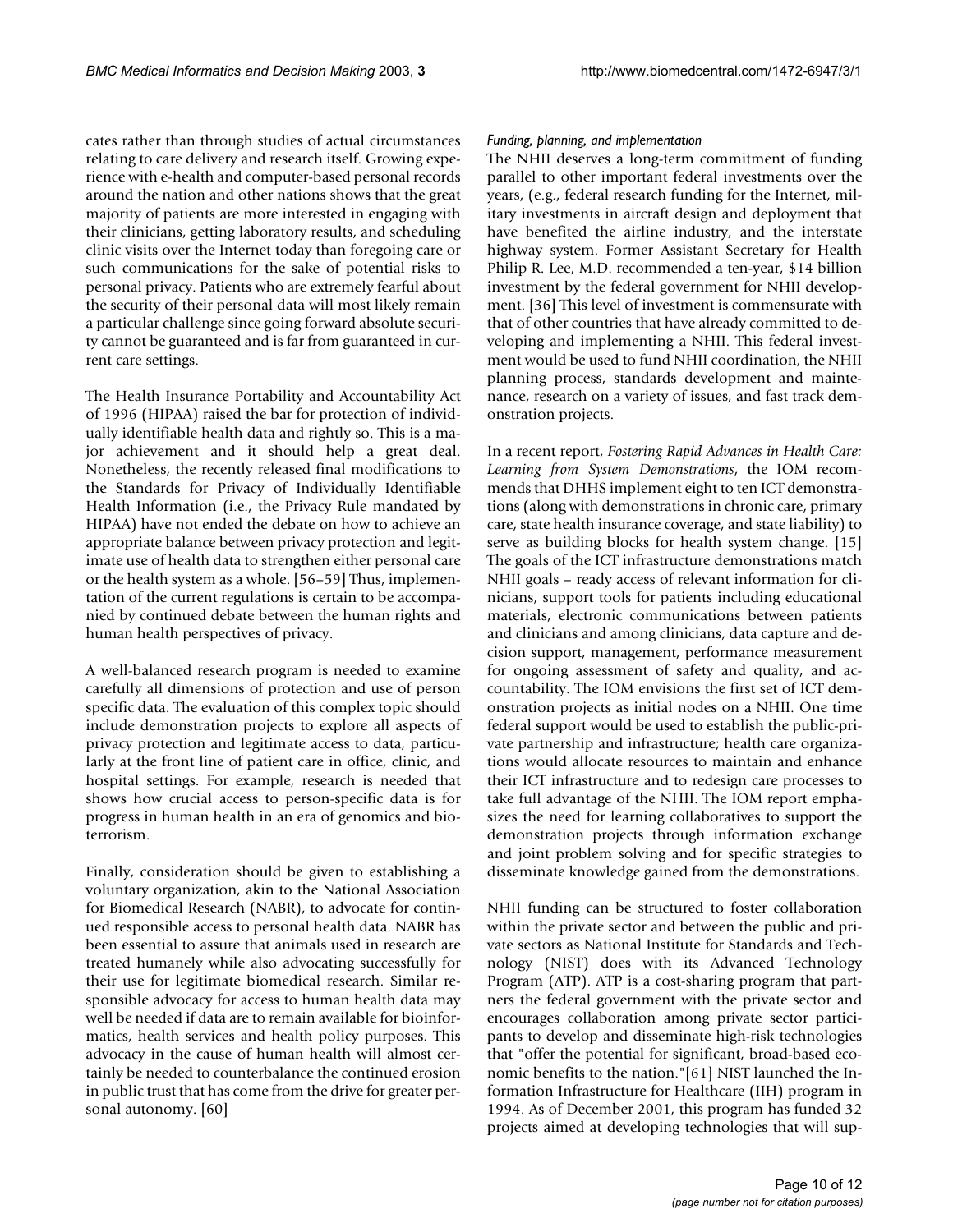port a NHII. For example, IDX Systems Corporation is collaborating with Apelon, Inc., Intermountain Health Care (IHC) Health Services, Inc., Mayo Clinic Rochester, Stanford University, and the University of Nebraska Medical Center to "develop advanced software tools and technologies to enable the widespread creation, distribution, and application of electronic clinical practice guidelines."[62] Another active grant is supporting the development of an extensive, homogeneous infrastructure for distributed bioinformatics resources.[63] While the ATP program may have some detractors, it does represent a working collaborative model.

Beyond research and demonstration projects, serious consideration should also be given to providing grants to help health care organizations pay for implementing information systems. Revenue-neutral strategies can also be adopted that pay a premium for computer-based billings or offer incentives for ITC capital investments.

#### **Conclusion**

The developed economies of the world are beginning to understand some crucial elements needed for success for large-scale health care systems. A robust information and communications infrastructure is widely acknowledged as one such element. James Madison noted that a society that wishes to remain free must avail itself of the information and knowledge it needs to do so. While a health information infrastructure capable of managing the knowledge base for a free, complex society is no small undertaking, it is essential for personal health, safe communities, effective and efficient high quality care services, and timely patient-centered care. The NHII is crucial to our future health and as such it is a noble as well as essential undertaking. Now is the time for the United States to establish the national coordination structure that will build and maintain a standards framework, support the requisite research and evaluation culture for education and training, and create sufficient incentives and regulations to assure uptake and use by clinicians and other key stakeholders.

#### **Summary**

The health sector's most avoidable shortcomings can be linked to poor quality or lack of access to data, information, and knowledge. A national health information infrastructure is a necessary step for an improved health system and improved health of U.S. citizens. The NHII should be built through a combination of public and private investment and effort. The federal government should, however, assume a leadership role in this critical endeavor. Progress in four areas is pivotal to NHII development: incentives, standards, a privacy (confidentiality and security) framework, and funding.

#### **Acknowledgements**

A previous version of this paper was presented to the National Quality Forum/Institute of Medicine Information Technology Summit held on March 5–7, 2002 in Washington, DC. A number of colleagues offered helpful advice to it. The author gratefully acknowledges the support of the Markle Foundation in the preparation of the manuscript. The views expressed are the author's and do not necessarily reflect the views of the Markle Foundation. The editorial support of Elaine Steen is most gratefully acknowledged.

#### **References**

- 1. Institute of Medicine **To Err Is Human: Building a Safer Health System** *Washington, D.C., National Academy Press* 2000,
- 2. Institute of Medicine **Crossing the Quality Chasm: A New Health System for the 21st Century** *Washington, D.C., National Academy Press* 2001,
- 3. Koo D, O'Carroll P and LaVenture M **[Public health 101 for infor](http://www.ncbi.nlm.nih.gov/entrez/query.fcgi?cmd=Retrieve&db=PubMed&dopt=Abstract&list_uids=11687565)[maticians.](http://www.ncbi.nlm.nih.gov/entrez/query.fcgi?cmd=Retrieve&db=PubMed&dopt=Abstract&list_uids=11687565)** *J Am Med Inform Assoc* 2001, **8:**585-597
- 4. United States Public Health Service **Making a Powerful Connection: the Health of the Public and the National Information Infrastructure** 1995, [<http://nnlm.gov/fed/phs/powerful.html>] Accessed 01/02
- 5. Balas EA and Boren SA **Managing clinical knowledge for health care improvement.** *In: Yearbook of Medical Informatics Bethesda, Md., National Library of Medicine* 2000, 65-70
- 6. Nordin-Johansson A and Asplund K **[Randomized controlled trials](http://www.ncbi.nlm.nih.gov/entrez/query.fcgi?cmd=Retrieve&db=PubMed&dopt=Abstract&list_uids=10672136) [and consensus as a basis for interventions in internal medi](http://www.ncbi.nlm.nih.gov/entrez/query.fcgi?cmd=Retrieve&db=PubMed&dopt=Abstract&list_uids=10672136)[cine.](http://www.ncbi.nlm.nih.gov/entrez/query.fcgi?cmd=Retrieve&db=PubMed&dopt=Abstract&list_uids=10672136)** *J Intern Med* 2000, **247:**94-104
- 7. Wennberg JE, Fisher ES and Skinner JS **Geography and the debate over Medicare reform.** 2002, [\[http://www.healthaffairs.org//We](http://www.healthaffairs.org//WebExclusives/Wennberg_Web_Excel_021302.htm)[bExclusives/Wennberg\\_Web\\_Excel\\_021302.htm](http://www.healthaffairs.org//WebExclusives/Wennberg_Web_Excel_021302.htm)] Accessed 02/02
- 8. Benton Foundation **Networking for Better Care: Health Care in the Information Age** 1999, [[http://www.benton.org/library/](http://www.benton.org/library/health) [health\]](http://www.benton.org/library/health) Accessed 03/02
- 9. Sim I, Gorman P, Greenes RA, Haynes RB, Kaplan B, Lehmann H and Tang PC **[Clinical decision support systems for the practice of](http://www.ncbi.nlm.nih.gov/entrez/query.fcgi?cmd=Retrieve&db=PubMed&dopt=Abstract&list_uids=11687560) [evidence-based medicine.](http://www.ncbi.nlm.nih.gov/entrez/query.fcgi?cmd=Retrieve&db=PubMed&dopt=Abstract&list_uids=11687560)** *J Am Med Inform Assoc* 2001, **8:**527-534
- 10. Borowitz SM and Wyatt JC **The origin, content, and workload of e-mail consultations.** *JAMA* 2000, **280:**1321-1324
- 11. Bates DW, Cohen M, Leape LL, Overhage JM, Shabot MM and Sheridan T **[Reducing the Frequency of Errors in Medicine Us](http://www.ncbi.nlm.nih.gov/entrez/query.fcgi?cmd=Retrieve&db=PubMed&dopt=Abstract&list_uids=11418536)[ing Information Technology.](http://www.ncbi.nlm.nih.gov/entrez/query.fcgi?cmd=Retrieve&db=PubMed&dopt=Abstract&list_uids=11418536)** *J Am Med Inform Assoc* 2001, **8:**299- 308
- 12. Dexter PR, Perkins S, Overhage JM, Maharry K, Kohler RB and Mc-Donald CJ **A computerized reminder system to increase the use of preventive care for hospitalized patients.** *NEJM* 2001, **13:**965-70
- 13. Feachem GA, Sekhri NK and White KL **[Getting more for their](http://www.ncbi.nlm.nih.gov/entrez/query.fcgi?cmd=Retrieve&db=PubMed&dopt=Abstract&list_uids=64512) [dollar: a comparison of the NHS with California's Kaiser Per](http://www.ncbi.nlm.nih.gov/entrez/query.fcgi?cmd=Retrieve&db=PubMed&dopt=Abstract&list_uids=64512)[manente.](http://www.ncbi.nlm.nih.gov/entrez/query.fcgi?cmd=Retrieve&db=PubMed&dopt=Abstract&list_uids=64512)** *BMJ* 2002, **324:**135-143
- 14. Pestotnik SL, Classen DC, Evans RS and Burke JP **[Implementing an](http://www.ncbi.nlm.nih.gov/entrez/query.fcgi?cmd=Retrieve&db=PubMed&dopt=Abstract&list_uids=8610917)[tibiotic practice guidelines through computer-assisted deci](http://www.ncbi.nlm.nih.gov/entrez/query.fcgi?cmd=Retrieve&db=PubMed&dopt=Abstract&list_uids=8610917)[sion support: clinical and financial outcomes.](http://www.ncbi.nlm.nih.gov/entrez/query.fcgi?cmd=Retrieve&db=PubMed&dopt=Abstract&list_uids=8610917)** *Ann Intern Med* 1996, **124:**884-890
- 15. Institute of Medicine **Fostering Rapid Advances in Health Care: Learning from System Demonstrations** *Washington, D. C., National Academy Press* 2002,
- 16. National Library of Medicine Planning Panel Number 4 **Long Range Plan on Medical Informatics** *Bethesda, Md* 1986,
- 17. Institute of Medicine **The Computer-based Patient Record: An Essential Technology for Health Care** *(revised edition edited by Dick RS, Steen EB, Detmer DE) Washington, DC (Edited by: Dick RS, Steen EB) National Academy Press* 1991 and 1997
- 18. National Institute of Standards and Technology **Putting the Information Infrastructure to Work: Report of the Information Infrastructure Task Force Committee on Applications and Technology** *Gaithersburg, Md., U.S. Department of Commerce* 1994,
- 19. Office of Technology Assessment **Bringing Health Care Online: The Role of Information Technologies** *US Government Printing Office, Washington, D.C* 1995,
- 20. Council on Competitiveness **Highway to Health: Transforming U.S. Health Care in the Information Age** *Washington, D.C* 1996,
- 21. Detmer DE **[The future of IAIMS in a managed care environ](http://www.ncbi.nlm.nih.gov/entrez/query.fcgi?cmd=Retrieve&db=PubMed&dopt=Abstract&list_uids=61494)[ment: a call for private action and public investment.](http://www.ncbi.nlm.nih.gov/entrez/query.fcgi?cmd=Retrieve&db=PubMed&dopt=Abstract&list_uids=61494)** *J Am Med Inform Assoc* 1997, **4:**S65-S72